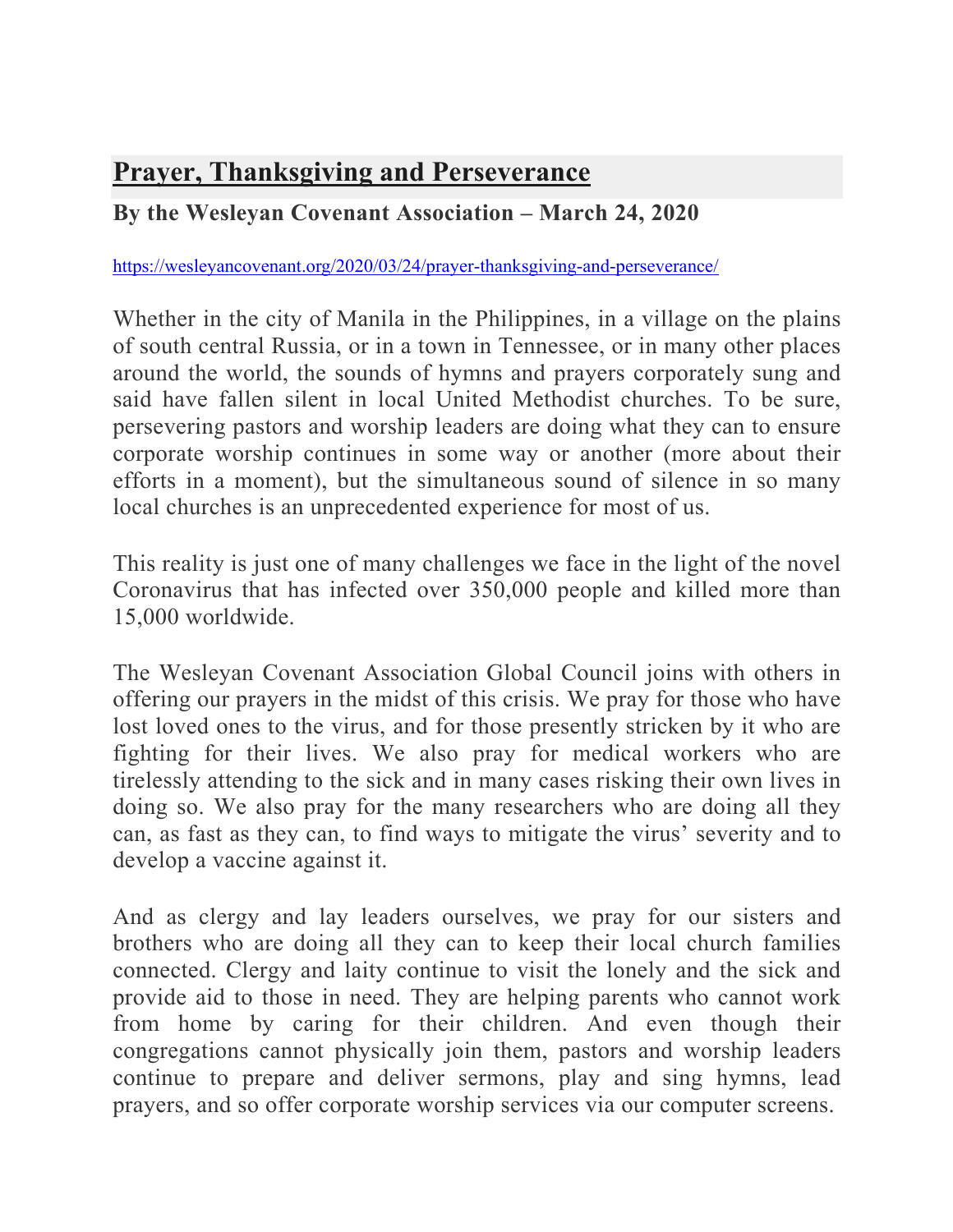Finally, we pray for the leaders of our governments who must make very difficult decisions as they try to implement health policies to save people's lives without creating devastating economic consequences that would undoubtedly impact the poor the hardest. We pray for wisdom, discernment, and comity as governmental officials make critical plans for our countries.

And yet in the midst of feeling anxious, fearful, and disconnected we are reminded we have many reasons to be thankful. We are especially thankful for the people and leaders of our churches who remain steadfast in their faith and model for all of us the sacrificial passion of Christ. And above all we are thankful to God our Father, who inspires and comforts us by the power of his Holy Spirit, and enables us to continue our Lenten journey with Christ to the suffering, the mystery, and the power of his cross, and on to his glorious Resurrection from the dead. This is our sure Hope!

And so we persevere in the midst of the extraordinary and ordinary.

Last week The United Methodist Church's Commission on the General Conference formally announced the postponement of the 2020 General Conference that was scheduled for May  $5 - 15$  in Minneapolis, Minnesota. Given the state's understandable limitations on crowds meeting in confined spaces, and the worldwide suspension of international and even domestic travel, the commission was forced to announce the conference's postponement.

We are confident the commission regrets the postponement as much or more than any United Methodist. Its staff and commissioners have spent untold hours preparing for an event with hundreds of moving pieces, involving delegates from Africa, Eurasia, the Philippines and the U.S., and a packed agenda that included consideration of the UM Church's separation. We are thankful for the commission's hard work, some of which is now lost, and we regret that much more work will be required of them in order to make arrangements for another time and possibly in another place. We pray for the commission members and staff as they respond to the challenges now presented.